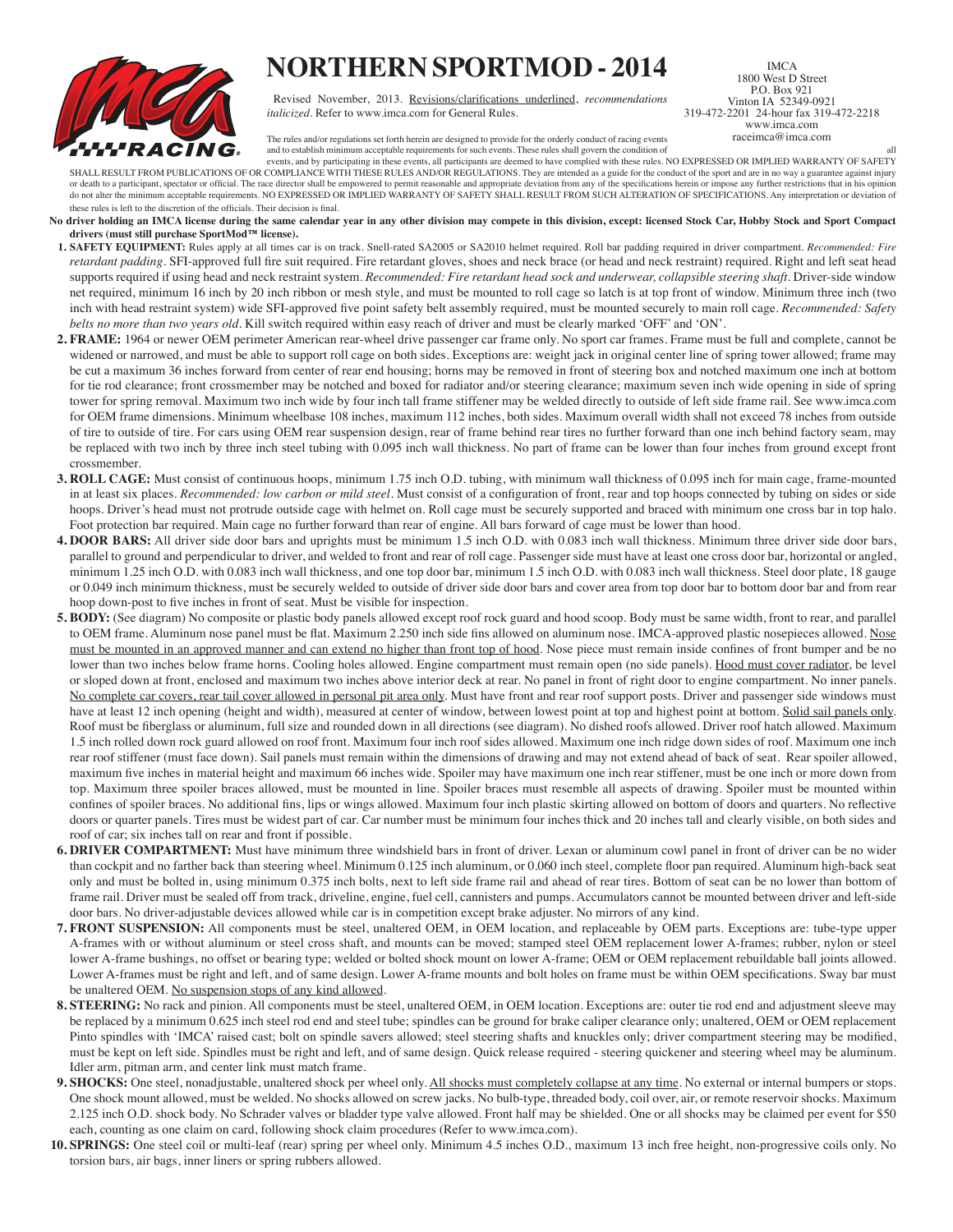**11. REAR SUSPENSION:** All components must be steel. No covers allowed. All mounts and brackets must be welded or bolted solid. Coil springs must remain vertical and over center line of rear-end housing. No coil-over eliminators allowed. No chains, cables or tethers. Rear shocks cannot be mounted on control arms. All rear control arms and panhard bars must be straight. Must utilize one of the following designs:

(A) Aftermarket three link design requirements: Must use 16 inch minimum, 24 inch maximum lower control arms. Must use one upper control arm, solid tube only, located at top center of rear end housing and remain centered (one inch tolerance) on housing over drive shaft. Must use minimum 23 inch panhard bar located behind rear end housing. Lower spring perch must be welded to rear-end housing. Bottom of rear spring must remain within 0.75 inch of the axle tube. Must use steel upper weight jack. No floating or bearing rear spring perches/cups allowed, top or bottom. No suspension stops of any kind allowed.

(B) Multi-leaf spring design requirements: Must use steel multi-leaf springs with no additional suspension components besides one shock per wheel. Adjustable aluminum lowering blocks allowed.

(C) OEM stock design requirements: Rear crossmember, control arm mounts and bolt holes on frame must be in stock location. All components must be unaltered, approved OEM, and match frame. Control arms cannot be altered in any way. Steel, rubber or nylon control arm bushings only. Springs must remain in stock location. Lower spring perch must be welded to rear-end housing. Must use steel upper weight jack.

- **12. REAR END:** Any steel approved OEM passenger car or truck non-cambered rear end (housing and carrier) allowed. Safety hubs (floater) allowed. All components must be steel, except lowering blocks, axle and U-joint caps, and drive flange. One inch inspection hole in housing required. Mini-spools only. Solid steel axles only. No quick change devices. One piece drive flange only. No torque dividing mini spools or differentials. Ring gear, center section and yoke cannot be lightened.
- **13. BUMPERS:** (See diagram) Steel bumpers must be on front and rear and welded, or securely mounted with minimum .375 inch bolts. **Rear bumper** must be capped, constructed of solid square, or minimum 1.25 inch O.D. tubing with 0.095 wall thickness, (similar to diagram), maximum six inches beyond rear deck, no wider than five inches outside of rear frame rails. If wider than five inches outside rear frame rails, must be bent forward 90 degrees, or constructed in a loop design. Must have at least one upright, minimum 1.25 inch with 0.065 wall thickness, from bumper to fuel cell guard. **Two-bar front bumper** must be minimum 1.25 inch O.D. tubing with minimum 0.065 wall thickness (maximum 0.095 inch) mounted frame-end to frame-end, no wider than width of material outside frame horns and with bottom loop parallel to ground. Top bar must be directly above bottom bar, minimum 6.5 inches apart, measured center to center.
- **14. TIRES/WHEELS:** Must use unaltered Hoosier Race tire, G60-15 with IMCA stamped on sidewall. No chemical softening, conditioning, or grooving of tires (Refer to www.imca.com for automatic penalties). Tires may be ground or siped within confines of tread (not past factory straight line). No re-caps. All wheels must be three or four inch backspace and display white 'IMCA approved' decal and wheel manufacturer decal. No wheel adapters, spacers or bleeder valves. May use IMCA approved bead lock, on right rear only. External, steel bead lock only and it cannot make wheel any narrower than eight inches and no wider than 8.75 inches. Must use only steel bolts. Foam type or plastic outer mud cover allowed on right side wheels. Inner mud cover allowed on left rear only. Must use minimum one inch O.D. steel lug nuts.
- **15. BRAKES:** Must be steel approved OEM, operative four wheel, drum or disc. Must maintain minimum OEM dimensions for hubs/rotors and calipers, cannot be lightened. No oil bath front hubs. Bolt pattern may be changed. Larger studs allowed. Rear rotors may be aftermarket 0.81 inch thickness (new). Vented solid surface rotors only, no scalloped or ceramic coated rotors. No brake shut-off or pressure sensitive devices. One front to rear proportioning device allowed. Brake lines must be visible. Rear caliper brackets must be welded or bolted solid to rear-end housing.
- **16. EXHAUST:** Round tube headers only. All primary header tubes must enter directly into one collector, at same point, at end of header. Collector length maximum nine inches. Turn down (maximum 10 inches) allowed. Non-stepped headers only. No heat wrap, or exotic coatings on headers. Schoenfeld mufflers, stamped IMCA609, IMCA930, or IMCA935 must be used if track has noise reduction rule of 98 dB or more (exception is California). All exhaust must go through mufflers, two per car, one per header. No pan evac systems, exhaust sensors, merge collectors, cross-overs, extensions, inserts, cones or balance tubes.
- **17. FUEL SYSTEM:** Racing fuel cell required, maximum 32 gallon capacity (*Recommended :12 gallon*), must be in minimum 20 gauge steel container. Must be securely mounted behind rear axle, between rear tires, minimum four inches ahead of bumper, minimum 10 inches above ground. Must mount with minimum two solid steel straps around entire cell, two inches wide and 0.125 inch thick. All cell mounts must be steel, securely welded to frame/cage. Protective tubing must cover rear and extend past both sides of cell. No part of cell shall be lower than protective tubing. Fuel cell vents, including cap vent, must have check valves. If fuel cell does not have aircraft style positive seal filler neck/cap system - a flapper, spring or ball type filler rollover valve is required. Pick-up must be on top or right side of cell. One fuel filter allowed. No cool cans. Air cleaner top/stud cannot direct air into carburetor. No top flow air cleaner housings or cold air boxes. Mechanical OEM type push rod fuel pumps only. Maximum 0.100 inch thick carburetor gaskets on all engines. CLAIM ENGINE: must use IMCA approved naturally aspirated, unaltered 500 c.f.m. Holley - part no. 0-4412, may be modified to Holley HP Dorton part no. 0-80583-1 specs only. Float bowl must face forward. Any adapter, maximum one inch thick. No throttle bore adjustable carburetor spacers.

 **GM CRATE ENGINE:** may use any Holley 4-barrel carburetor, all components (float bowls and main body) must be Holley manufactured. Metering blocks and base plate may be billet aluminum non-Holley. No aerosol-style carburetors allowed. May use Speedway Motors part #545-64940 or Moroso part #64940 carburetor spacer on crate. All carburetors, may be exchanged, style for style only, following same procedure as engine claim. Driver claiming carburetor may not claim engine or shocks on same night.

- **18. FUEL:** Gasoline only. Racing fuel allowed. No E85. *Recommended: pump grade*. No performance enhancing or scented additives. Fuel must pass both dielectric meter and chemical tests. Fuel sample may be taken from any car at any time (Refer to www.imca.com for automatic penalties).
- **19. WEIGHT:** Minimum weight limit of 2,500 pounds, no tolerance, after race with driver in car. No weights and/or loose objects in driver compartment, above interior deck or outside body. Weights must be securely mounted to frame or roll cage and painted white with car number on it. Must be attached with at least two 0.5 inch bolts. No titanium, magnesium, or carbon fiber products. Exceptions are: carbon fiber rock guard and hood scoop. Solid steel fasteners only.
- **20. BATTERY/STARTER:** One 12 volt battery only, must be securely mounted between frame rails, and positive terminal must be covered. Car must have capability of starting without being pushed or pulled. Car must leave initial staging area on demand, unaided, or go to rear of that race. Starter must bolt on block in OEM location and directly engage flexplate/flywheel.
- **21. GAUGES/ELECTRONICS:** No unapproved cameras, transmitting or listening devices (exception is one-way Race Receiver radio by officials), timing retard controls, or digital gauges (including tach). No electronic monitoring computer devices capable of storing or transmitting information except memory recall analog tach. 12 volt ignition system and OEM HEI distributor only. Ford/Chrysler may use HEI distributor. No billet distributors or crank triggers. Ignition rotor, cap, coil and module must remain OEM appearing. Crate engine MUST use MSD #8728 rev-control and 6,200 rpm chip. Claim engine MAY use MSD #8728 rev-control with any rpm chip. No unapproved or additional ignition accessories allowed. All components must be out of reach of driver, but with rev-control easily accessible facing up or out for inspection. All wiring must be visible for inspection. Only gauges allowed are analog oil pressure, fuel pressure, brake bias, water temperature and tach. OEM type alternator with internal regulator allowed. No electronic traction control devices (Refer to www.imca.com for automatic penalties).
- **22. TRANSMISSION/DRIVE SHAFT:** All forward and reverse gears must be operational, plus a neutral position. With engine running and car in still position, driver must be able to engage car in gear and move forward, then backward. Only OEM production transmissions allowed. No 'in and out' boxes or quick change devices allowed. Functioning shift levers must be in OEM location. One steel or aluminum OEM style/size flywheel or steel OEM style/size flexplate allowed, must be bolted directly to end of crankshaft.

**Automatic:** Must be unaltered, two or three speed, OEM production case with a functioning OEM appearing pump. Aluminum OEM bellhousing may be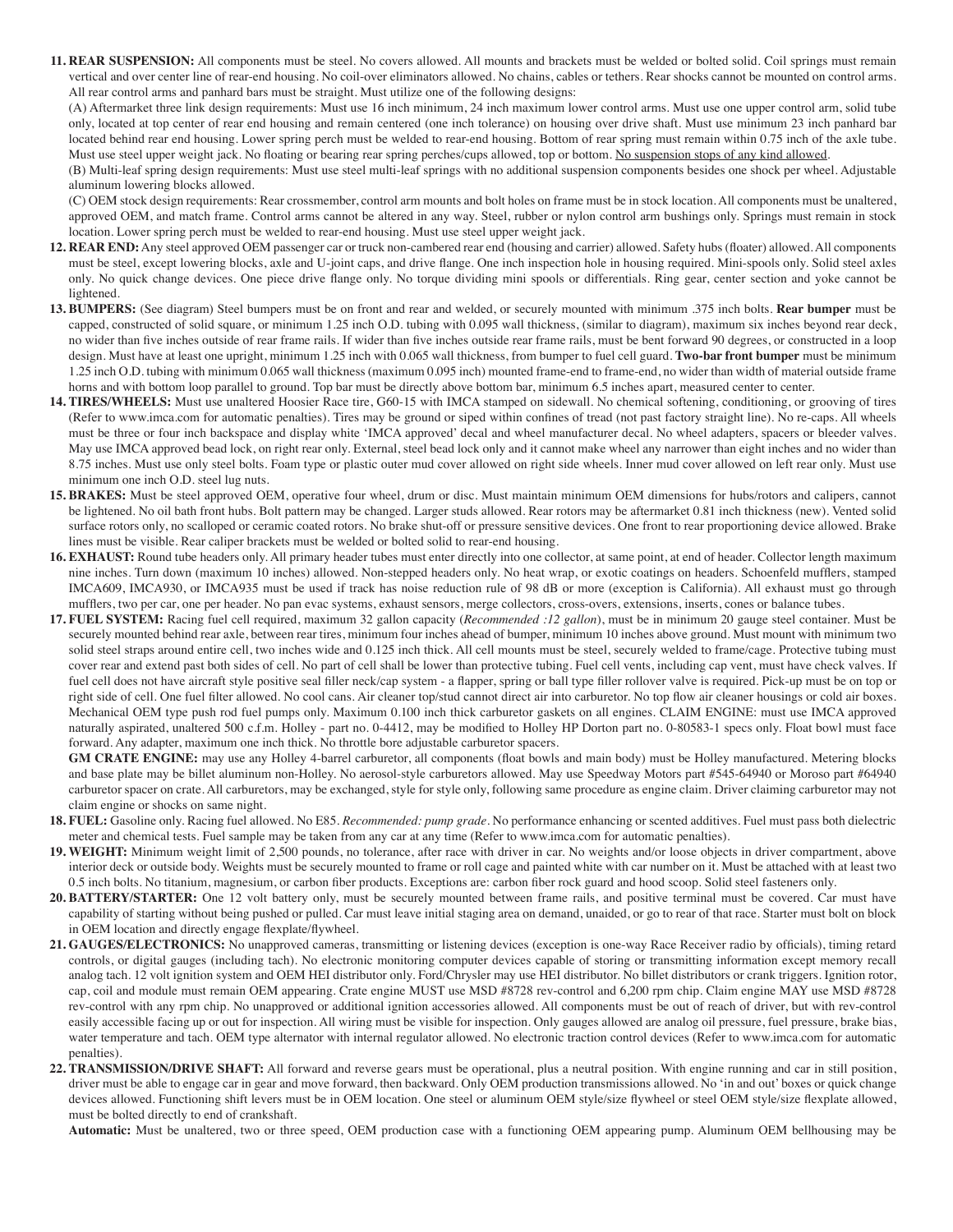replaced with aftermarket explosion-proof aluminum bellhousing. Original OEM bellhousing must have approved scattershield constructed of minimum 0.125 inch by three inch steel, 270 degrees around flexplate. Only external lines allowed are for transmission cooler. Splined drive flange coupler or torque converter (10 inch minimum) only. No bump starts allowed.

 **Manual:** Must be unaltered, three or four speed, OEM production case and have a working 7.25 inch minimum diameter, steel and/or aluminum, single or multi-disc clutch and pressure plate bolted directly to flywheel/flexplate. These components must rotate, consistent with engine rpm, while car is in any gear. Must use explosion-proof steel bellhousing with one hole for throw out bearing lever or hose, must be 270 degrees around top of clutch and flywheel/flexplate area. Hydraulic clutch pedal allowed with manual transmission only.

 **Drive Shaft:** Steel slip-yokes only. Minimum two inch diameter, white, steel drive shaft. 360-degree drive shaft loop required and must be constructed of at least 0.25 inch by two inch steel, or one inch tubing, mounted six inches back from front U-joint.

- 23. **ENGINE COMPARTMENT:** Rear of engine (bellhousing flange) must be mounted at least 72 inches forward from centerline of rear axle. Engine offset must be kept within two inches of centerline of front crossmember with engine level. Minimum 11 inch engine height from ground to center of crankshaft. V-belt aluminum or steel pulleys only. Copper/brass or aluminum radiator only and must be mounted in front of engine. No vacuum pumps, oil coolers, remote oil filters or sprinkler systems.
- **24. ENGINE OPTIONS AND SPECIFICATIONS:** All cars utilizing a GM602 crate engine must clearly display on both front roof posts the word CRATE. Must be contrasting in color from body, minimum two inches tall. **Markers not acceptable.**

**(A) CRATE ENGINE:** Must use unaltered sealed GM #88958602 or #19258602 crate engine. Effective January 1, 2016, all GM 602 Crate engines must have IMCA Cable-Lok seals. Upon inspection, any different, altered or missing GM seal bolts will result in disqualification, loss of all IMCA points for the season, \$5,000 fine and a 30-day suspension from all IMCA-sanctioned events. GM seal bolt exception is IMCA approved and issued Cable-Lok repair system, and oil pan may be replaced by IMCA certified repair center with Champ pan #CP57LTRB and Champ pick-up #1012SB, or Kevko pan #1090NRHw/ISP and Kevko pick-up #1003-3/4. \$250 fine for any crate engine not using required spacer, distributor, pushrods, valve springs or rocker arms. \$250 fine for utilizing altered rev-limiter components. Any driver using crate engine cannot claim engine or have engine claimed. During same season, no driver is allowed to claim an engine after competing with a crate. If a driver switches to a crate after claiming an engine, the crate engine is then claimable.

 **(B) CLAIM ENGINE:** All engines must be able to be used in conventional passenger car without alterations. External engine casting and threaded holes cannot be altered.

 **BLOCK:** OEM steel passenger vehicle production block only. No GM Bowtie, Ford SVO or Chrysler W components allowed. GM approved block numbers are: 10105123, 10066034, 3892657, 3914660, 3914678, 3932388, 3932386, 3956618, 3970000, 3970006, 3970010, 3970014, 10066033, 10066036, 10243880, 14010207, 14010209, 14010287, 14016376, 14016379, 10054727, 14088528, 14088548, 14088552, 14093638, 14101148. Stroke must match block. No 400 or larger cubic inch parts allowed. Maximum 361 cubic inches (GM); 363 (Ford); 370 (Chrysler). Violation of cubic inch limit must be verified by removal of head and will result in disqualification, loss of all IMCA points for the season, \$1,000 fine and a 30-day suspension. Maximum compression ratio is 9.0 to 1, no tolerance. Compression ratio checked using Whistler and cubic inches checked using pump, OR by visual inspection of part and/or casting numbers, pistons, etc. (track option which method is used). Flat top or dished pistons only, no gas-ported pistons. OEM or OEM appearing replacement steel crankshaft only - cannot be lightened. No aerowing, bullnose, knife edge, undercut or drilling of second or third rod throws. OEM or OEM appearing replacement steel rods only – GM 5.7 inch, 6 inch or GM Vortec rod part number 10108688 allowed. Cap screw allowed. No splayed main caps. Conventional flat tappet cam and lifters only, cannot alter lifter bores. OEM firing order cannot be changed (GM: 1-8-4-3-6-5-7-2). May use oil restrictors. 'Wet' sump oiling system only. Steel oil pans only. Racing oil pans allowed. Mandatory one inch inspection hole in all pans – no obstructions to crank and rods. Accumulator allowed.

**CYLINDER HEADS:** Steel only. Must be unaltered approved OEM and minimum 76 cc combustion chamber (GM). Only GM OEM approved head numbers are: 14079267, 3986336, 3986339, 3986339X, 3986388, 3932441, 376445, 3928454, 3932454, 3876487, 3973487, 3973487X, 3973493, 3951598, 468642, 330862, 333882, 3998920, 3998991, 3998993, 3998997, 3970126. Maximum size valves on these heads are 2.02 inch intake and 1.60 inch exhaust. May use Stock Replacement (SR) cylinder heads: Engine Quest (EQ) GM part number CH350I, (EQ) Chrysler part number CH318B, World Products Ford part number 53030 - 1.250 inch (± .015 tolerance) maximum O.D. valve springs. All SR heads must remain as produced, seat angles and valve sizes can not be changed: three angle valve job only (absolutely no casting removal in valve pocket of EQ or World Products head, for any reason); Ford - no SVO heads; Chrysler - no W-2 heads, 360 cubic inch heads only. No porting, polishing or unapproved alterations allowed to any cylinder head or intake, disqualification and \$250 fine if illegal. Guide plates, screw-in shouldered studs (GM 0.375-inch max) and polylocks allowed. No stud girdles. Steel roller tip rocker arms allowed. GM - 1.250 inch  $(\pm .015$  tolerance) maximum O.D. valve springs, no beehive valve springs allowed.

 **INTAKE:** Unaltered, approved OEM cast iron low rise, two- or four-barrel. Only unaltered (no porting or polishing) aftermarket aluminum intakes allowed are: Weiand GM #7547, #7547-1; Ford #7515, #8023 or #7516; Chrysler #7545, #8022; Edelbrock GM #2701; Ford #7121, #7181, #7183; Chrysler #2915. Cooling lines allowed on aluminum intakes. Unaltered OEM type harmonic balancer only. OEM type steel or aluminum water pumps only.

## **25. ENGINE CLAIMING RULES:** Refer to www.imca.com for claim eligibility requirements.

**(A)** \$550 cash claim on engine, \$25 goes to wrecker for pulling engine and \$25 goes to official.

**(B)** Claim does not include - 1. flywheel, 2. clutch, 3. pressure plate, 4. bellhousing, 5. breathers, 6. carburetor, 7. starter, 8. motor mounts, 9. oil/temp. sending units, 10. fan and pulleys, 11. clutch ball, 12. clutch arm, 13. throw out bearing, 14. dip stick, 15. water pump, 16. fuel pump, rod and plate, 17. distributor, 18. plug wires, 19. water outlet and restrictor, 20. headers.

 **NOTE:** During engine claim, block and head numbers should be verified, heads, intake, connecting rods and crankshaft should be visually inspected and one spark plug must be removed to check flat top or dish pistons prior to transfer of engine to claiming driver. If, at this time, engine is found illegal, claimed driver is disqualified and suspended from all IMCA sanctioned events until such time as a \$250 fine is paid, for first offense. Claimer then has option to accept or decline engine - if declined, driver is not charged with claim. Second offense penalties will be \$500 fine and/or suspension.

## **26. POINT STRUCTURE /PROCEDURES**: Refer to www.imca.com.

**27. EIRI:** (Except in rare instances) Decisions of officials are final and binding without exception. In some cases, track safety rules may take precedence over IMCA rules - any discrepancy between IMCA and track rules should be brought to the attention of IMCA. Any rule changes or clarifications during the course of the year will be amended at www.imca.com as well as published in Inside IMCA, the official newsletter of IMCA, and will be considered as an official part of these rules.

> **For more information, call Tom Gutowski at 402-350-6120, Dave Brenn at 785-307-8482, or IMCA at 319-472-2201. Copyright© 2014 IMCA. All rights reserved.**

> **No part of this publication may be reproduced, stored, or transmitted in any form, without prior written permission.**